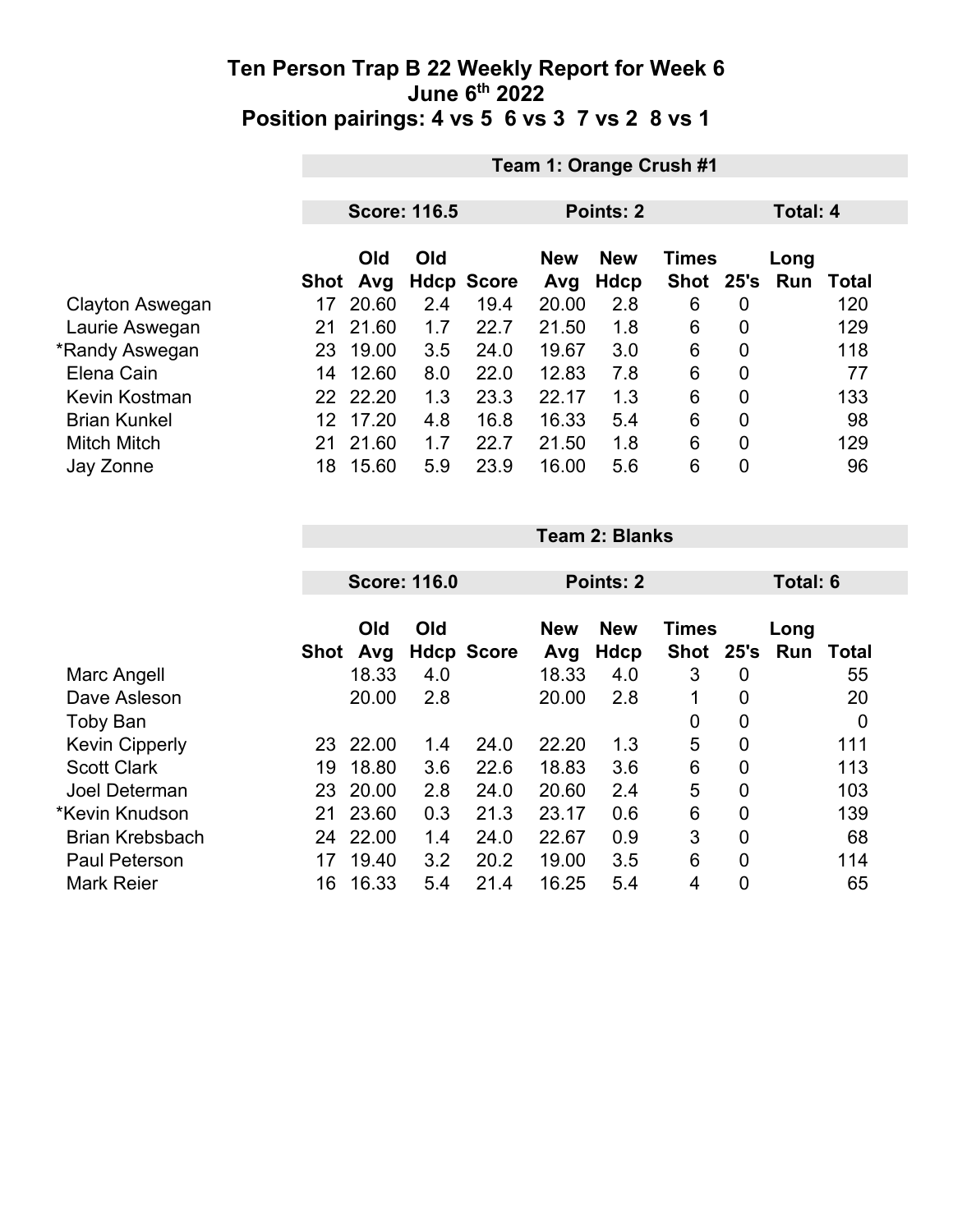|                          |      | <b>Team 3: Dead Petting Zoo</b> |                     |                   |                   |                    |                             |                  |                    |              |  |
|--------------------------|------|---------------------------------|---------------------|-------------------|-------------------|--------------------|-----------------------------|------------------|--------------------|--------------|--|
|                          |      |                                 |                     |                   |                   |                    |                             |                  |                    |              |  |
|                          |      |                                 | <b>Score: 111.5</b> |                   | Points: 2         |                    |                             |                  | Total: 6           |              |  |
|                          | Shot | Old<br>Avg                      | Old                 | <b>Hdcp Score</b> | <b>New</b><br>Avg | <b>New</b><br>Hdcp | <b>Times</b><br><b>Shot</b> | 25's             | Long<br><b>Run</b> | <b>Total</b> |  |
| <b>Justin Blonde</b>     | 16   | 20.20                           | 2.7                 | 18.7              | 19.50             | 3.2                | 6                           | $\boldsymbol{0}$ |                    | 117          |  |
| <b>Brad Copeland</b>     | 16   | 18.40                           | 3.9                 | 19.9              | 18.00             | 4.2                | 6                           | $\overline{0}$   |                    | 108          |  |
| <b>Arlo Evans</b>        |      | 20.60                           | 2.4                 |                   | 20.60             | 2.4                | 5                           | $\overline{0}$   |                    | 103          |  |
| <b>Tim Phillips</b>      | 20   | 20.80                           | 2.2                 | 22.2              | 20.67             | 2.3                | 6                           |                  |                    | 124          |  |
| <b>Cayman Salitros</b>   | 13   | 16.25                           | 5.4                 | 18.4              | 15.60             | 5.9                | 5                           | $\overline{0}$   |                    | 78           |  |
| Aj Schlee                | 19   | 16.60                           | 5.2                 | 24.0              | 17.00             | 4.9                | 6                           | $\overline{0}$   |                    | 102          |  |
| *Nick Schlee             | 19   | 20.60                           | 2.4                 | 21.4              | 20.33             | 2.6                | 6                           | $\mathbf 0$      |                    | 122          |  |
| Dave Shwartz             | 11   | 16.40                           | 5.3                 | 16.3              | 15.50             | 6.0                | 6                           | $\overline{0}$   |                    | 93           |  |
| <b>Chris Solitros</b>    | 24   | 22.50                           | 1.1                 | 24.0              | 22.80             | 0.8                | 5                           | $\overline{0}$   |                    | 114          |  |
| <b>Randy Windsperger</b> | 14   | 21.80                           | 1.5                 | 15.5              | 20.50             | 2.5                | 6                           | $\mathbf 0$      |                    | 123          |  |

|                        |                 |          | <b>Score: 119.6</b> |                   |            | <b>Points: 2</b> |              |                | Total: 12 |       |
|------------------------|-----------------|----------|---------------------|-------------------|------------|------------------|--------------|----------------|-----------|-------|
|                        |                 |          |                     |                   |            |                  |              |                |           |       |
|                        |                 | Old      | Old                 |                   | <b>New</b> | <b>New</b>       | <b>Times</b> |                | Long      |       |
|                        | <b>Shot</b>     | Avg      |                     | <b>Hdcp Score</b> | Avg        | Hdcp             | <b>Shot</b>  | 25's           | Run       | Total |
| <b>Bill Bill</b>       | 22              | 21.00    | 2.1                 | 24.0              | 21.17      | 2.0              | 6            | 0              |           | 127   |
| Ray Dalpiaz            | 20              | 18.80    | 3.6                 | 23.6              | 19.00      | 3.5              | 6            | 0              |           | 114   |
| Darrin Darrin          | 23              | 22.20    | 1.3                 | 24.0              | 22.33      | 1.2              | 6            | 0              |           | 134   |
| <b>Dominic Dominic</b> | 20              | 22.60    | 1.0                 | 21.0              | 22.17      | 1.3              | 6            | 1              |           | 133   |
| Randee Hom             | 20              | 19.20    | 3.4                 | 23.4              | 19.33      | 3.3              | 6            | $\overline{0}$ |           | 116   |
| <b>Ryan Kuduk</b>      |                 | 22 22.80 | 0.8                 | 22.8              | 22.67      | 0.9              | 6            | $\overline{0}$ |           | 136   |
| <b>Nicholas Parker</b> | 22 <sub>2</sub> | 23.40    | 0.4                 | 22.4              | 23.17      | 0.6              | 6            | $\overline{2}$ |           | 139   |
| <b>Garrett Smith</b>   |                 | 20.60    | 2.4                 |                   | 20.60      | 2.4              | 5            | $\overline{0}$ |           | 103   |
| *Tim Smith             | 23              | 22.60    | 1.0                 | 24.0              | 22.67      | 0.9              | 6            | 1              |           | 136   |
| <b>Tracee Swanson</b>  | 22              | 19.40    | 3.2                 | 24.0              | 19.83      | 2.9              | 6            | $\overline{0}$ |           | 119   |

**Team 4: Tequila Gunrise**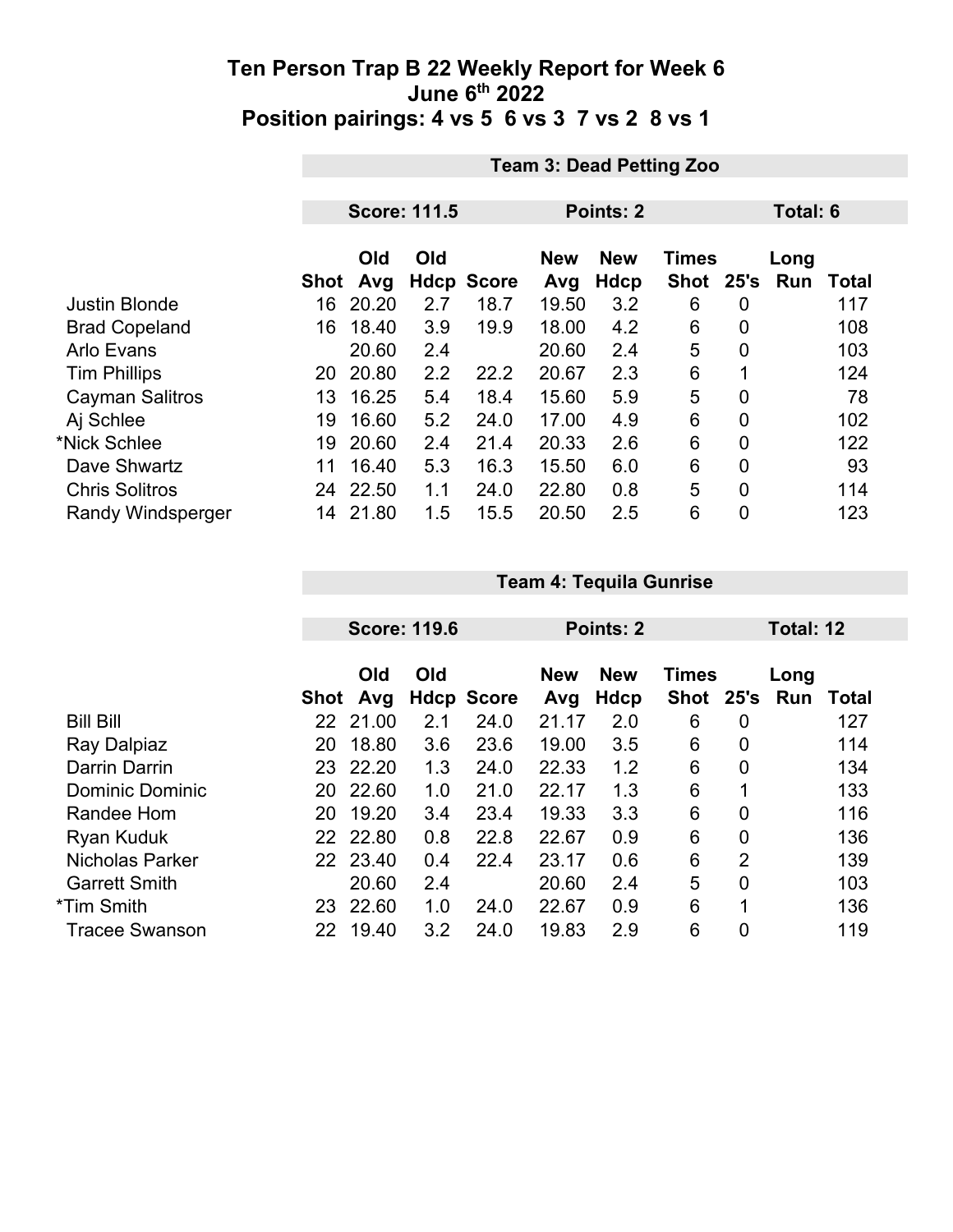|                         | <b>Team 5: Mud Ducks</b> |                      |     |                           |              |                    |          |                |                     |     |  |
|-------------------------|--------------------------|----------------------|-----|---------------------------|--------------|--------------------|----------|----------------|---------------------|-----|--|
|                         | <b>Score: 113.4</b>      |                      |     |                           |              | Points: 0          | Total: 6 |                |                     |     |  |
|                         |                          | <b>Old</b>           | Old |                           | <b>New</b>   | <b>New</b>         | Times    |                | Long                |     |  |
| *Mark Benson            |                          | Shot Avg<br>22 23.80 | 0.1 | <b>Hdcp Score</b><br>22.1 | Avg<br>23.50 | <b>Hdcp</b><br>0.4 | 6        | 2              | Shot 25's Run Total | 141 |  |
| <b>Stephanie Benson</b> |                          | 20 21.20             | 2.0 | 22.0                      | 21.00        | 2.1                | 6        | 0              |                     | 126 |  |
| Darrell Hanson          | 21                       | 22.20                | 1.3 | 22.3                      | 22.00        | 1.4                | 6        | 0              |                     | 132 |  |
| Don Oswald              |                          | 23 21.40             | 1.8 | 24.0                      | 21.67        | 1.6                | 6        | $\overline{0}$ |                     | 130 |  |
| <b>Raymond Schwartz</b> | 20                       | 19.60                | 3.1 | 23.1                      | 19.67        | 3.0                | 6        | 0              |                     | 118 |  |
| <b>Walt Stolarzyk</b>   | 18                       | 20.60                | 2.4 | 20.4                      | 20.17        | 2.7                | 6        | 1              |                     | 121 |  |

|                      | <b>Team 6: Marsh Rats</b> |       |     |                                          |       |      |                |                  |     |       |  |
|----------------------|---------------------------|-------|-----|------------------------------------------|-------|------|----------------|------------------|-----|-------|--|
|                      |                           |       |     |                                          |       |      |                |                  |     |       |  |
|                      | <b>Score: 110.0</b>       |       |     | Points: 0                                |       |      | Total: 6       |                  |     |       |  |
|                      | Old<br>Old                |       |     | <b>New</b><br><b>New</b><br><b>Times</b> |       |      |                | Long             |     |       |  |
|                      | <b>Shot</b>               | Avg   |     | <b>Hdcp Score</b>                        | Avg   | Hdcp | <b>Shot</b>    | 25's             | Run | Total |  |
| Adrian Adrian        | 21                        | 19.00 | 3.5 | 24.0                                     | 19.50 | 3.2  | 4              | 0                |     | 78    |  |
| <b>Ashton Ashton</b> |                           | 21.25 | 1.9 |                                          | 21.25 | 1.9  | 4              | $\mathbf 0$      |     | 85    |  |
| <b>Clint Clint</b>   |                           | 17.00 | 4.9 |                                          | 17.00 | 4.9  | $\overline{2}$ | $\overline{0}$   |     | 34    |  |
| Dale Dale            | 20                        | 18.00 | 4.2 | 24.0                                     | 18.33 | 4.0  | 6              | $\mathbf 0$      |     | 110   |  |
| <b>Steve March</b>   |                           | 21.00 | 2.1 |                                          | 21.00 | 2.1  | 3              | $\overline{0}$   |     | 63    |  |
| *Pete Marsh          |                           | 21.50 | 1.8 |                                          | 21.50 | 1.8  | 4              | $\mathbf 0$      |     | 86    |  |
| Mesach Mesach        |                           | 15.00 | 6.3 |                                          | 15.00 | 6.3  | 3              | $\overline{0}$   |     | 45    |  |
| <b>Nick Nick</b>     | 23                        | 24.20 | 0.0 | 23.0                                     | 24.00 | 0.0  | 6              | $\overline{2}$   |     | 144   |  |
| <b>Sherry Sherry</b> | 21                        | 14.80 | 6.4 | 24.0                                     | 15.83 | 5.7  | 6              | $\boldsymbol{0}$ |     | 95    |  |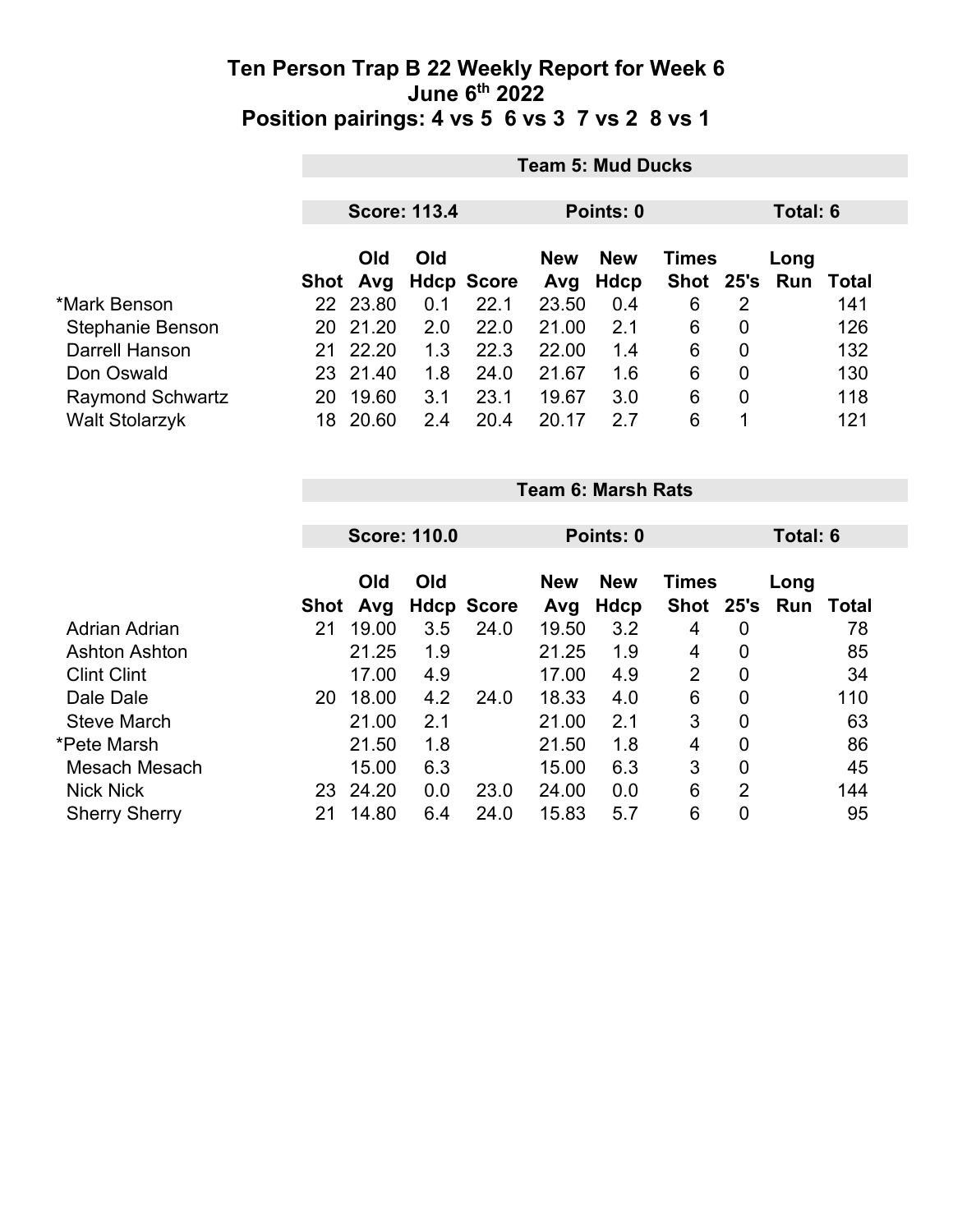|                      |      | <b>Team 7: TSI Plastics</b> |                     |                   |                   |                           |                                |                |                             |              |  |
|----------------------|------|-----------------------------|---------------------|-------------------|-------------------|---------------------------|--------------------------------|----------------|-----------------------------|--------------|--|
|                      |      |                             | <b>Score: 114.0</b> |                   | Points: 0         |                           |                                |                | Total: 4                    |              |  |
|                      | Shot | Old<br>Avg                  | Old                 | <b>Hdcp Score</b> | <b>New</b><br>Avg | <b>New</b><br><b>Hdcp</b> | <b>Times</b><br>Shot 25's      |                | Long<br><b>Run</b>          | <b>Total</b> |  |
| <b>Justin Burk</b>   | 21   | 19.00                       | 3.5                 | 24.0              | 19.33             | 3.3                       | 6                              | 0              |                             | 116          |  |
| <b>Nick Gervais</b>  |      | 19.67                       | 3.0                 |                   | 19.67             | 3.0                       | 3                              | $\mathbf 0$    |                             | 59           |  |
| Franco Klaseman      | 19   | 21.40                       | 1.8                 | 20.8              | 21.00             | 2.1                       | 6                              | $\mathbf 0$    |                             | 126          |  |
| <b>Gary McCready</b> | 17   | 19.40                       | 3.2                 | 20.2              | 19.00             | 3.5                       | $6\phantom{1}6$                | $\mathbf 0$    |                             | 114          |  |
| *Pat McCready        | 20   | 16.80                       | 5.0                 | 24.0              | 17.33             | 4.7                       | 6                              | 0              |                             | 104          |  |
| <b>Ryan McCready</b> |      | 25 24.40                    | 0.0                 | 25.0              | 24.50             | 0.0                       | 6                              | $\overline{4}$ | 50                          | 147          |  |
| <b>Ted Ted</b>       | 14   |                             |                     | 14.0              | 14.00             | 7.0                       | 1                              | $\mathbf 0$    |                             | 14           |  |
|                      |      |                             |                     |                   |                   | Team 8: League average    |                                |                |                             |              |  |
|                      |      |                             |                     |                   |                   |                           |                                |                |                             |              |  |
|                      |      |                             | <b>Score: 114.4</b> |                   |                   | Points: 0                 |                                |                | <b>Total: 4</b>             |              |  |
|                      | Shot | Old<br>Avg                  | Old                 | <b>Hdcp Score</b> | <b>New</b><br>Avg | <b>New</b><br>Hdcp        | <b>Times</b><br>$\overline{0}$ | $\mathbf 0$    | Long<br>Shot 25's Run Total | 0            |  |

Super Shooters: Ryan McCready 50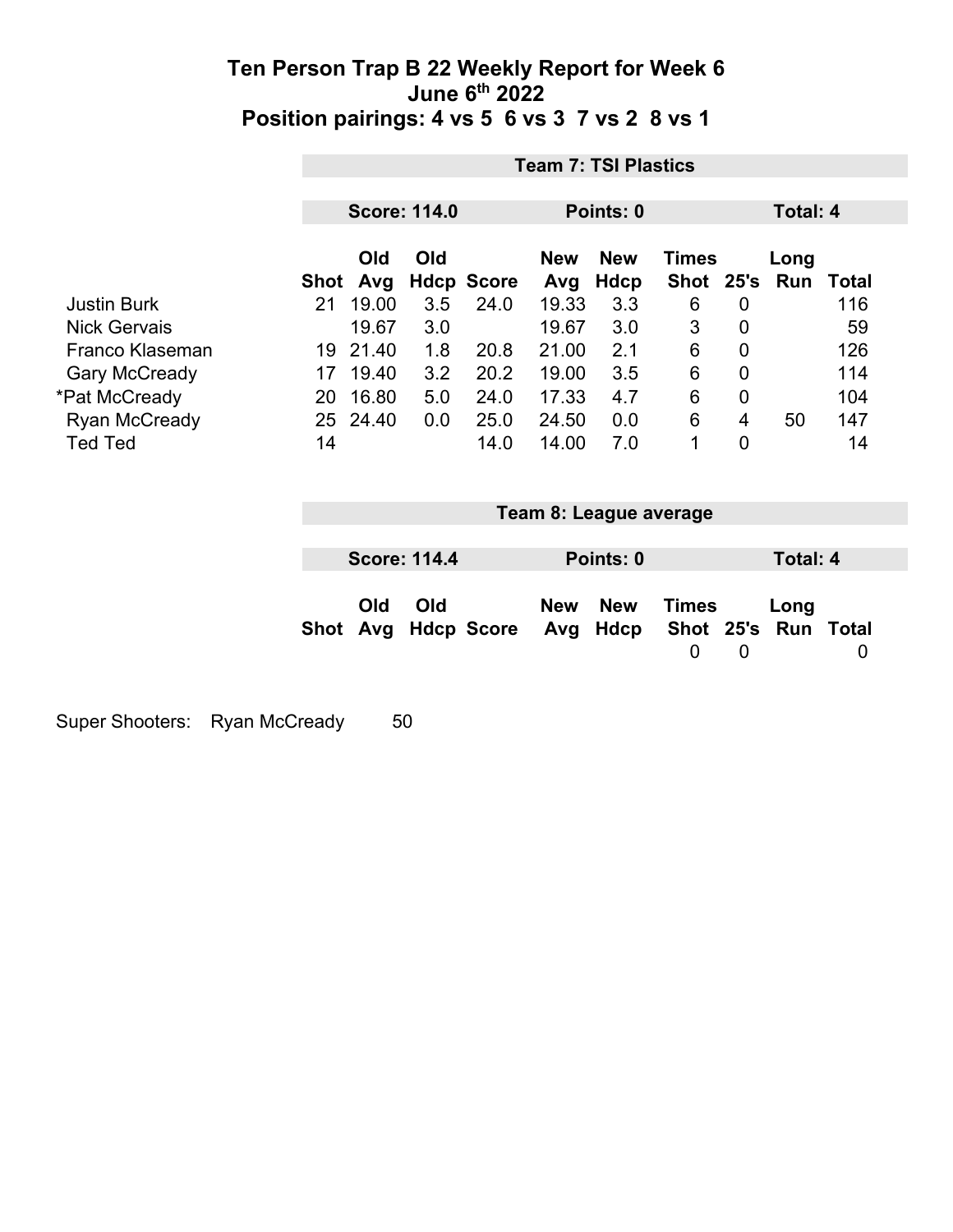## **Ten Person Trap B 22 Team Standings through week 6**

| <b>Team 4</b> | <b>Tequila Gunrise</b>  | 12.0 | <b>WINNER OF THE FIRST 3RD</b> |
|---------------|-------------------------|------|--------------------------------|
| Team 6        | <b>Marsh Rats</b>       | 6.0  |                                |
| Team 5        | <b>Mud Ducks</b>        | 6.0  |                                |
| Team 1        | <b>Orange Crush #1</b>  | 6.0  |                                |
| Team 2        | <b>Blanks</b>           | 6.0  |                                |
| Team 3        | <b>Dead Petting Zoo</b> | 4.0  |                                |
| Team 8        | League average          | 4.0  |                                |
| Team 7        | <b>TSI Plastics</b>     | 4.0  |                                |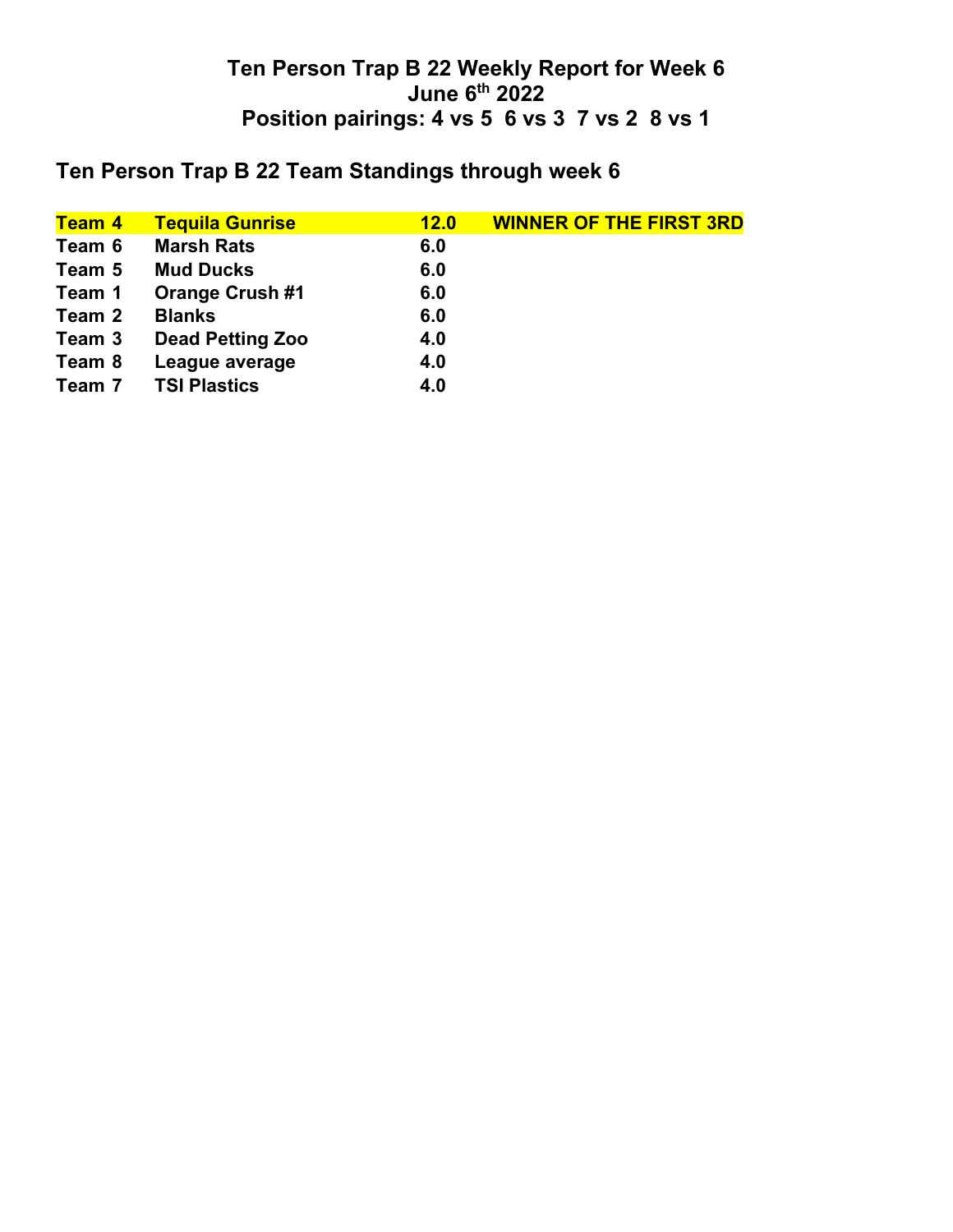# **Ten Person Trap B 22 Total Target Leaders Through Week 6**

| Shooter                  | Total | Avg   |   | Rounds Straights Team |                        |
|--------------------------|-------|-------|---|-----------------------|------------------------|
| Ryan McCready            | 147   | 24.50 | 6 | 4                     | <b>TSI Plastics</b>    |
| <b>Nick Nick</b>         | 144   | 24.00 | 6 | $\overline{2}$        | <b>Marsh Rats</b>      |
| <b>Mark Benson</b>       | 141   | 23.50 | 6 | $\overline{2}$        | <b>Mud Ducks</b>       |
| <b>Nicholas Parker</b>   | 139   | 23.17 | 6 | $\overline{2}$        | <b>Tequila Gunrise</b> |
| <b>Kevin Knudson</b>     | 139   | 23.17 | 6 | 0                     | <b>Blanks</b>          |
| <b>Tim Smith</b>         | 136   | 22.67 | 6 | 1                     | <b>Tequila Gunrise</b> |
| <b>Ryan Kuduk</b>        | 136   | 22.67 | 6 | 0                     | <b>Tequila Gunrise</b> |
| <b>Darrin Darrin</b>     | 134   | 22.33 | 6 | 0                     | <b>Tequila Gunrise</b> |
| <b>Dominic Dominic</b>   | 133   | 22.17 | 6 | 1                     | <b>Tequila Gunrise</b> |
| <b>Kevin Kostman</b>     | 133   | 22.17 | 6 | 0                     | Orange Crush #1        |
| <b>Darrell Hanson</b>    | 132   | 22.00 | 6 | 0                     | <b>Mud Ducks</b>       |
| Don Oswald               | 130   | 21.67 | 6 | $\mathbf 0$           | <b>Mud Ducks</b>       |
| <b>Mitch Mitch</b>       | 129   | 21.50 | 6 | 0                     | Orange Crush #1        |
| Laurie Aswegan           | 129   | 21.50 | 6 | $\overline{0}$        | Orange Crush #1        |
| <b>Bill Bill</b>         | 127   | 21.17 | 6 | 0                     | <b>Tequila Gunrise</b> |
| <b>Franco Klaseman</b>   | 126   | 21.00 | 6 | 0                     | <b>TSI Plastics</b>    |
| Stephanie Benson         | 126   | 21.00 | 6 | 0                     | <b>Mud Ducks</b>       |
| <b>Tim Phillips</b>      | 124   | 20.67 | 6 | 1                     | Dead Petting Zoo       |
| <b>Randy Windsperger</b> | 123   | 20.50 | 6 | 0                     | Dead Petting Zoo       |
| <b>Nick Schlee</b>       | 122   | 20.33 | 6 | 0                     | Dead Petting Zoo       |
| <b>Walt Stolarzyk</b>    | 121   | 20.17 | 6 | 1                     | <b>Mud Ducks</b>       |
| <b>Clayton Aswegan</b>   | 120   | 20.00 | 6 | 0                     | Orange Crush #1        |
| <b>Tracee Swanson</b>    | 119   | 19.83 | 6 | 0                     | <b>Tequila Gunrise</b> |
| <b>Raymond Schwartz</b>  | 118   | 19.67 | 6 | 0                     | <b>Mud Ducks</b>       |
| Randy Aswegan            | 118   | 19.67 | 6 | 0                     | Orange Crush #1        |
| <b>Justin Blonde</b>     | 117   | 19.50 | 6 | 0                     | Dead Petting Zoo       |
| Randee Hom               | 116   | 19.33 | 6 | 0                     | <b>Tequila Gunrise</b> |
| <b>Justin Burk</b>       | 116   | 19.33 | 6 | 0                     | <b>TSI Plastics</b>    |
| <b>Gary McCready</b>     | 114   | 19.00 | 6 | 0                     | <b>TSI Plastics</b>    |
| <b>Chris Solitros</b>    | 114   | 22.80 | 5 | 0                     | Dead Petting Zoo       |
| Ray Dalpiaz              | 114   | 19.00 | 6 | 0                     | <b>Tequila Gunrise</b> |
| <b>Paul Peterson</b>     | 114   | 19.00 | 6 | 0                     | <b>Blanks</b>          |
| <b>Scott Clark</b>       | 113   | 18.83 | 6 | 0                     | <b>Blanks</b>          |
| <b>Kevin Cipperly</b>    | 111   | 22.20 | 5 | 0                     | <b>Blanks</b>          |
| Dale Dale                | 110   | 18.33 | 6 | 0                     | <b>Marsh Rats</b>      |
| <b>Brad Copeland</b>     | 108   | 18.00 | 6 | 0                     | Dead Petting Zoo       |
| Pat McCready             | 104   | 17.33 | 6 | 0                     | <b>TSI Plastics</b>    |
| Arlo Evans               | 103   | 20.60 | 5 | 0                     | Dead Petting Zoo       |